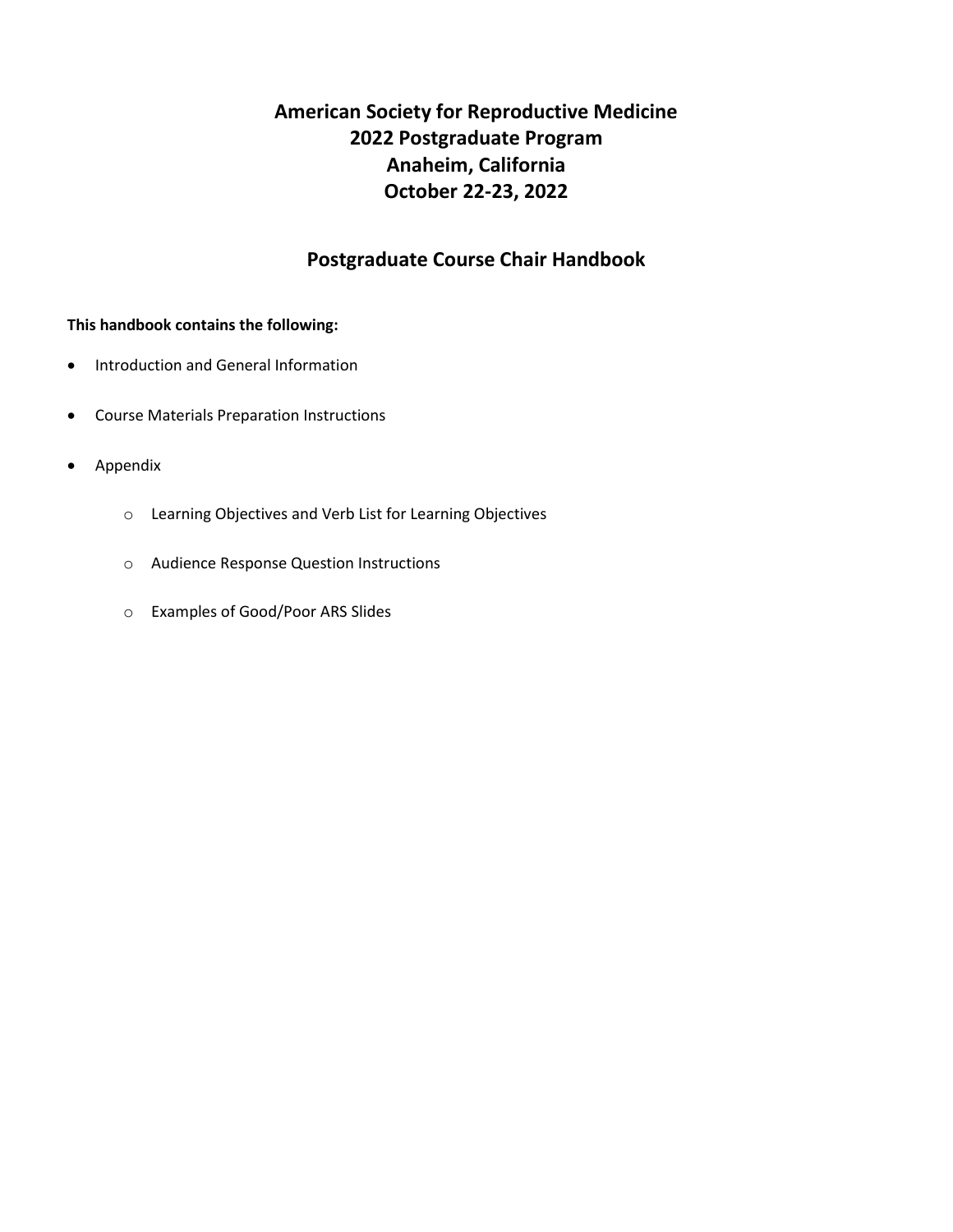#### **INTRODUCTION AND GENERAL INFORMATION FOR COURSE CHAIRS**

A major mission of the American Society for Reproductive Medicine is to provide continuing education for its physician and non-physician members. The Society fulfills this mission through an ongoing educational program consisting of Postgraduate courses and presentations at the Scientific Congress. The ASRM is accredited by the Accreditation Council for Continuing Medical Education (ACCME) to provide CME credits to physicians. However, accreditation is awarded only if the Society adheres to very specific guidelines. The CME Committee and Program Planning Committees of the ASRM meet regularly to plan educational activities that address specifically identified educational needs, to evaluate specific educational activities, and to assess the effectiveness of the overall educational programs. While many of the requirements and guidelines presented to Postgraduate Program Course Directors may seem capricious or trivial, be assured that these guidelines reflect strict adherence to ACCME requirements coupled with many years of experience at the ASRM in producing high-quality Postgraduate medical educational programs. For these reasons, we ask you to carefully review all the material being provided. It is essential you comply with all the requirements. Please note the following:

- Postgraduate courses are based on educational needs identified by participants in previous activities, gap analyses, surveys of the members, and discussions among experts. The ASRM welcomes suggestions of topics for future courses.
- Lectures are prepared as Microsoft PowerPoint slide presentations on the **required** [ASRM PowerPoint Template.](https://www.asrm.org/globalassets/asrm/asrm-content/events/presenters/asrm_powerpoint_template.pptx) Each PowerPoint presentation must be complete and freestanding and contain all the information to be taught, including learning objectives and the presenter's disclosure information. PowerPoint presentations must have appropriate literature citations with the complete references submitted on the required References slide within the PowerPoint Template (slide 4 on the **required** [ASRM PowerPoint Template\)](https://www.asrm.org/globalassets/asrm/asrm-content/events/presenters/asrm_powerpoint_template.pptx).
- The Course Chair is responsible for making certain that each lecture presentation meets the standards for content, fulfillment of learning objectives, organization, and format. *As the chair for this course, it is your responsibility to review all course content to ensure that AMA and ACCME guidelines are followed by your course faculty on their lecture materials. Importantly*, *the Course Chair is responsible for ensuring that the material is unbiased and evidence based.*

The ASRM recognizes that participation in the Postgraduate Program as a Course Chair is a significant imposition on your time. Your tremendous dedication and commitment of time are appreciated by the Society and course participants. Please let us know how we can assist you.

# **IMPORTANT DEADLINES:**

- **Upload "***attendee copy"* **of lecture presentation(s) for registered attendees of course – AUGUST 1, 2022**
	- $\circ$  ASRM PowerPoint template is required, and this copy must include a full references list on slide 4.
	- o Does not have to be complete presentation since those will continue to be edited through the next upload. This is more of a general representation of what will be presented. Do not include any unpublished data you don't want in the attendee's hands.
	- o Instructions for upload will be mailed out closer to the deadline.
- **Upload** *actual presentation slides* **for presenting in-person – SEPTEMBER 30, 2022**
	- $\circ$  I understand I can continue to make small edits to my presentation up until the day before my presentation is scheduled and I can load these changes in the Speaker Ready Room at the in-person meeting.
	- o ASRM PowerPoint template required to be used. Please view [the ASRM Congress site](https://asrmcongress.org/presenters/#Congress) for the ASRM PowerPoint template, Speaker FAQ, and other resources.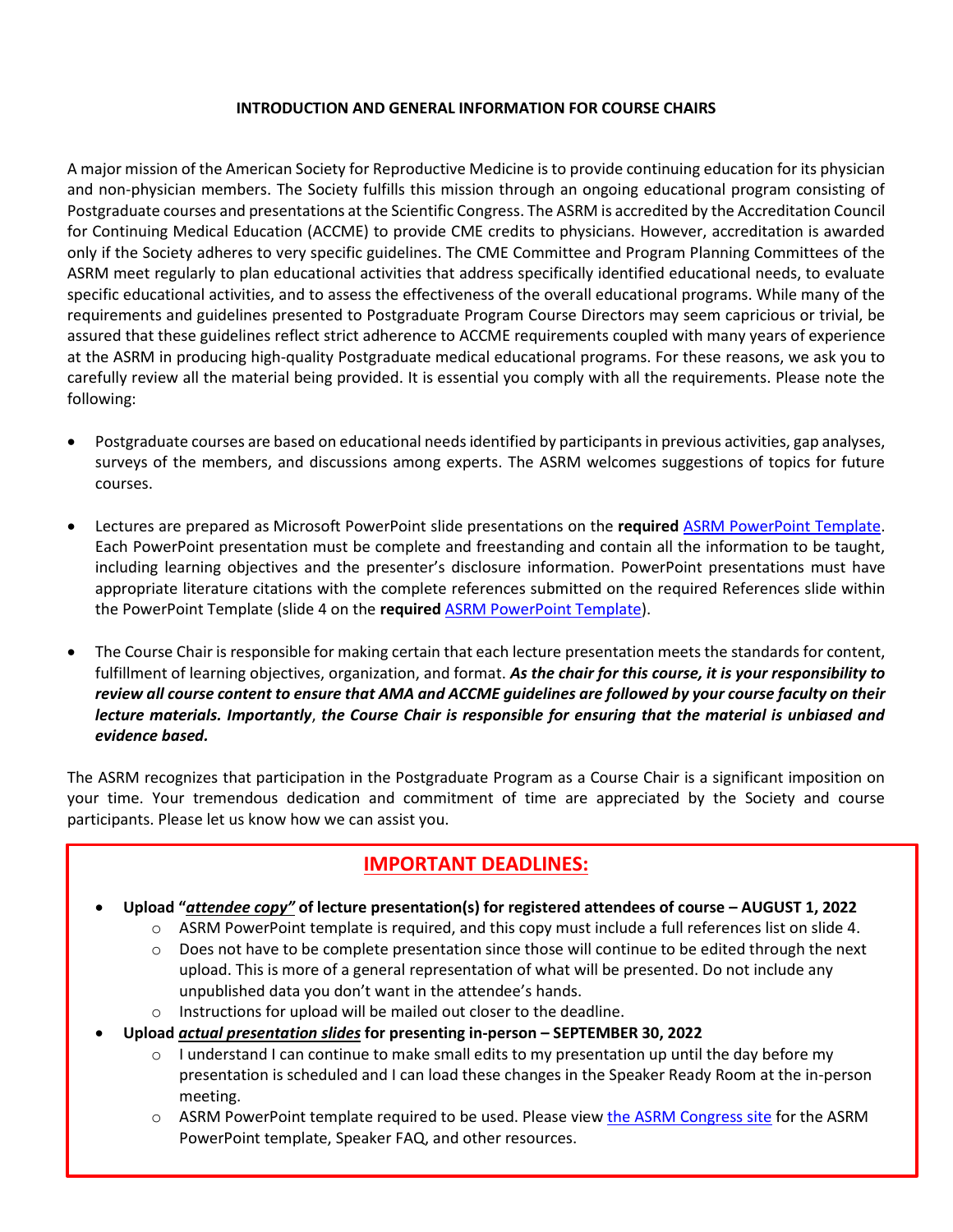# **Creating Your Course**

**The most important elements for a successful course are:**

#### **Finalize the Lecture Schedule**

• ASRM will ask you to determine final lecture titles, speakers, and order.

### **Learning Objectives for Overall Course and Each Lecture (APPENDIX 1)**

- There must be a minimum of 3 to 6 behaviorally stated learning objectives for the overall Postgraduate Course which the chair should go over as part of the course introduction & orientation at the beginning of the course. Your course may have specific CE credits that require additional learning objectives. If this is the case, ASRM will let you know.
- Learning objectives **for each lecture** are listed in Slide 2 of each presentation in the required [ASRM](https://www.asrm.org/globalassets/asrm/asrm-content/events/presenters/asrm_powerpoint_template.pptx)  [PowerPoint Template.](https://www.asrm.org/globalassets/asrm/asrm-content/events/presenters/asrm_powerpoint_template.pptx)
- ◆ **Each presenter must disclose commercial/financial relationships with any entity producing, marketing, reselling, or distributing health care goods or services consumed by, or used on, patients.**
	- o These are reviewed by ASRM and any conflicts of interest resolved.
	- o Disclosures are listed on Slide 3 of each presentation in the required **ASRM PowerPoint Template**.

#### **PowerPoint Lectures: 1 file for each lecture**

- Prepare each lecture as a PowerPoint slide presentation. If you use a Macintosh computer, please verify on a Windows-compatible computer that the symbols and fonts are reproduced as you intend.
- The first four slides for each lecture should be as follows:
	- o **Slide 1** Lecture title, your full name, highest medical/academic degree and affiliation and/or professional title.



o **Slide 2** – List the Learning Objectives for the specific lecture. **Each lecture should have 2-3**

| able to:                                                                                                                                                                   | At the conclusion of this presentation, participants should be                          |
|----------------------------------------------------------------------------------------------------------------------------------------------------------------------------|-----------------------------------------------------------------------------------------|
| Include 2 or 3 Learning Objectives with<br><b>ACTION VERBS such as:</b><br>· Analyze<br>Assess<br>Choose<br>Compare<br>Define<br>Demonstrate<br>Describe<br><b>Discuss</b> | Distinguish<br>Evaluate<br>Explain<br>Identify<br>List<br>Review<br>Select<br>Summarize |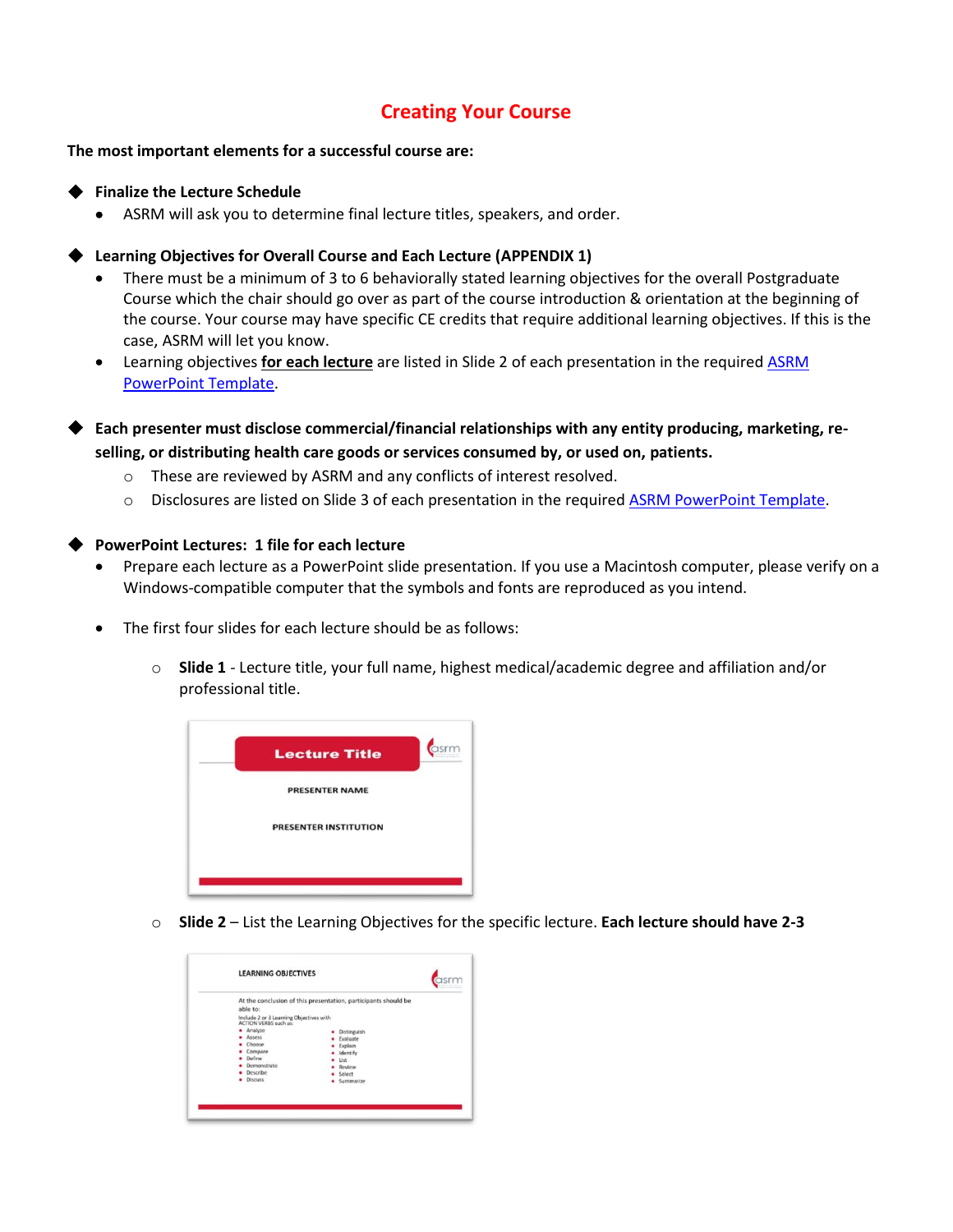o **Slide 3 -** Disclosure list of commercial and/or financial relationships with any entity producing, marketing, re-selling, or distributing health care goods or services consumed by, or used on, patients. If no relationships, state "Nothing to disclose."

| <b>DISCLOSURE</b>                                                                                                                                                                                                                                                                                                                                                                                     |  |
|-------------------------------------------------------------------------------------------------------------------------------------------------------------------------------------------------------------------------------------------------------------------------------------------------------------------------------------------------------------------------------------------------------|--|
| • ACCME compliance requires all presenters to disclose commercial<br>and financial relationships with commercial or financial interests<br>and/or other relationships with manufacturers of pharmaceuticals,<br>laboratory supplies, and/or medical devices at the beginning of every<br>lecture/presentation.<br>• This slide is required, even if you need to type "I have nothing to<br>disclose." |  |
|                                                                                                                                                                                                                                                                                                                                                                                                       |  |
|                                                                                                                                                                                                                                                                                                                                                                                                       |  |

o **Slide 4 -** Complete list of EVERY reference cited in the presentation without exception; Compiled following the citation format used in *Fertility and Sterility* (authors, article titles, journal/book, year, volume, inclusive pages); Arranged in alphabetical order**.**

| REFERENCES - new for 2022!                                                                                                                 |  |
|--------------------------------------------------------------------------------------------------------------------------------------------|--|
| • REQUIRED - If you cite sources for content, including images, please provide a<br>reference list that includes all your cited materials. |  |
|                                                                                                                                            |  |
|                                                                                                                                            |  |
|                                                                                                                                            |  |
|                                                                                                                                            |  |

- Logos, ads, or names of pharmaceuticals/manufacturing companies **cannot be located on any slide**. The only exception is a company name in regular typeface for the reference of a figure.
- Use only generic names of drugs/products. Registered trademarked names of commercial products should NOT be used unless multiple preparations of the same product are being compared or the generic name is extremely cumbersome. Trade names might have to be used in the case of unique specialized pieces of equipment or in citing a published study in which a specific trade-name drug or product is used.
- Previously published graphs, images, and charts must be referenced.
- Citations of previously published work on individual slides may consist of the name of the first author, "et al." if necessary, and the year of publication. Citations must be *fully referenced* on the Reference slide (slide 4) for each lecture.
- **A brief tutorial on how to prepare excellent PowerPoint presentations is available at on our Presenter Resources pag[e here.](https://asrmcongress.org/presenters/)**

## **Audience Response Questions (APPENDIX 2)**

- ASRM is encouraging all Postgraduate courses to be more engaging with the audience. If the content of a course cannot be hands-on, then utilization of the Audience Response System (ARS) and other dynamic forms of presentation (debate, team-based learning, etc.) should be utilized for the course.
- The ARS allows you to ask interactive multiple-choice questions on PowerPoint slides embedded throughout your presentation. ARS is optional and available for a limited number of Postgraduate courses. The audience will use their mobile devices to answer questions and their responses will be tabulated instantly on the presentation slide.
- You will receive further communication regarding using the ARS in your course.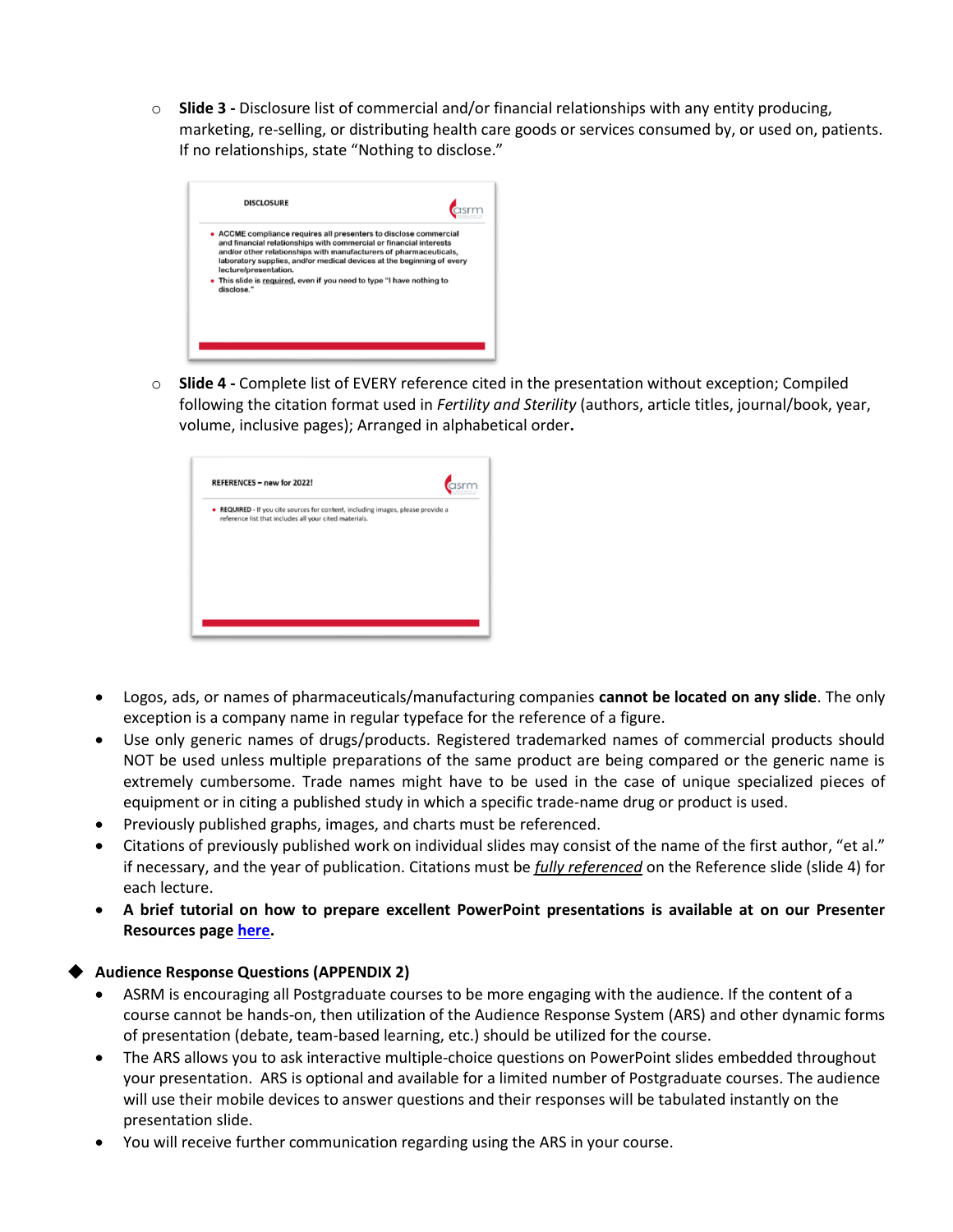## ◆ **Uploading Files**

- All faculty will receive a link and instructions for both upload deadlines once the upload sites open regarding uploading presentation materials for both the attendees of your course and the meeting. Chairs should ask faculty to share their presentation files to review for content, bias, etc. Chairs should encourage all faculty to upload by the September 30<sup>th</sup> deadline. This is to ensure all above guidelines regarding non-biased, evidencebased materials are followed.
- You will have access to edit in-person presentation files until the day before your presentation. You can do this online at any time before the meeting. Once on-site, you should make edits in the Speaker Ready Room.
- If videos are included as part of the lecture, please embed each video in the PowerPoint presentation **and** upload the file separately as well into the Presentation Upload site (links will be provided closer to the meeting).
- The **copy of your presentation(s) for attendees** should **not** include videos, as those will not be viewable in the copy version they will receive. Feel free to share a link to the video if available.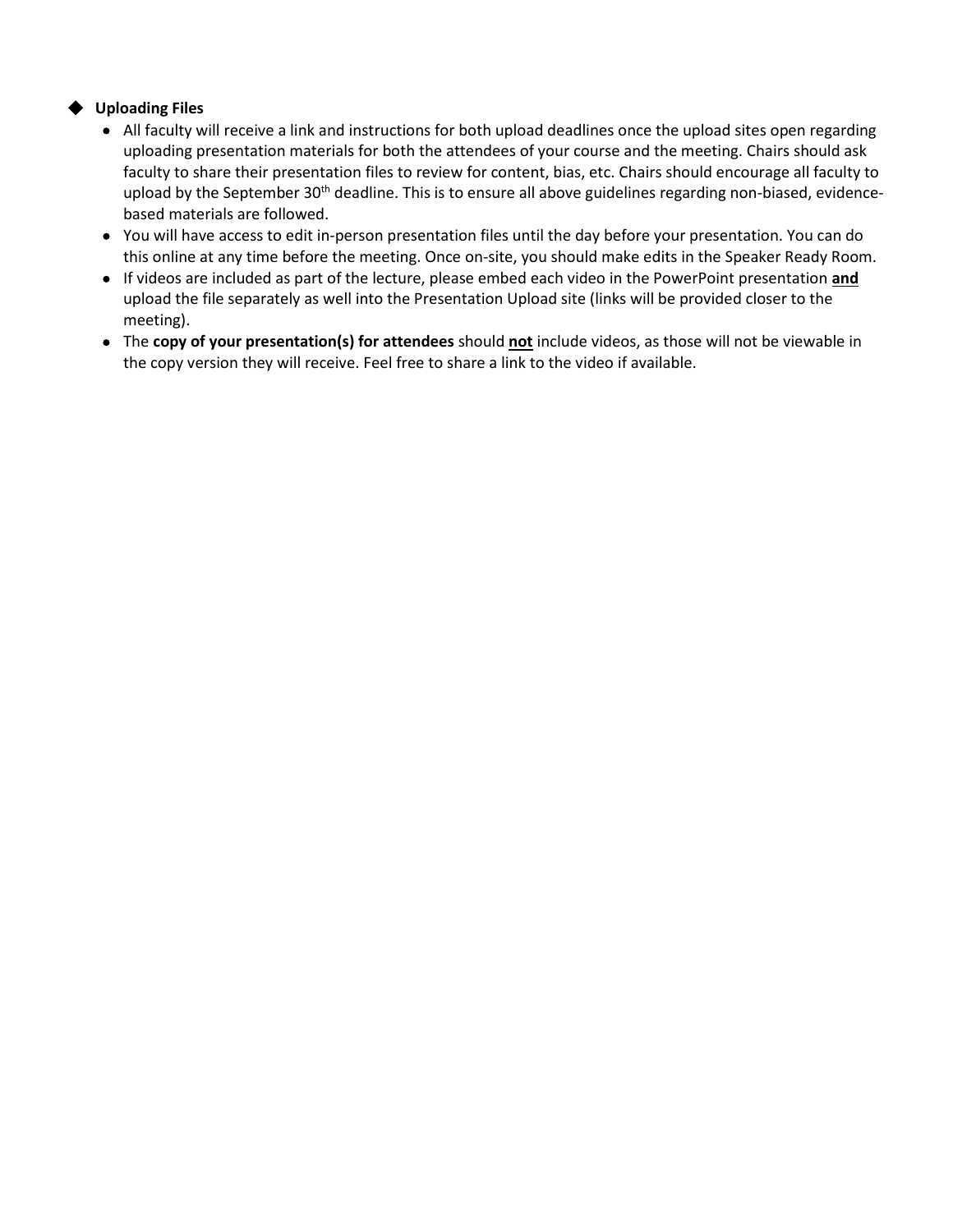# **APPENDIX 1**

#### **LEARNING OBJECTIVES**

There must be behaviorally stated learning objectives for each lecture specific to the content.

Participants learn more from a presentation when they have been told precisely what they stand to gain. That is why learning objectives are a requirement for each presentation. They should be a part of the slide presentation at the beginning of each lecture (slide 2). They give participants a way to organize the information presented. In addition, learning objectives provide the basis for evaluating the effectiveness of the lecture.

Therefore, the instructor should develop several objectives for each presentation. These should be expressed in terms of the knowledge, skills, or values that the participants can demonstrate by an action or behavior.

- When possible, an objective should name a behavior directly describable in terms of patient care, (i.e., to diagnose primary ovarian insufficiency).
- When the outcome is an understanding not directly describable in terms of patient care, the objective should name a behavior showing the participant has, in fact, acquired the desired understanding (i.e., to diagram the regulation of prolactin secretion).
- Avoid objectives for a lecture that can only be achieved with hands-on experience (i.e., to perform a linear salpingostomy).

A clue to good learning objectives is carefully selected verbs that describe what the participant will be able to do because of having attended this presentation. The following page contains a list of such verbs.

Examples of learning objectives:

## **LEARNING OBJECTIVES**

At the conclusion of this presentation, participants should be able to:

- 1. List, according to incidence, the causes of delayed sexual development.
- 2. Cite the parameters of normal fertility in the general population against which the functioning of the infertile couple must be judged.

### **LIST OF VERBS FOR FORMULATING LEARNING OBJECTIVES**

| <b>Information</b> | Comprehension | <b>Application</b> |           | <b>Analysis</b> | <b>Synthesis</b> | <b>Evaluation</b> |
|--------------------|---------------|--------------------|-----------|-----------------|------------------|-------------------|
| cite               | associate     | apply              | practice  | appraise        | arrange          | appraise          |
| count              | classify      | calculate          | predict   | contract        | assemble         | assess            |
| define             | compare       | complete           | relate    | criticize       | collect          | choose            |
| describe           | compute       | demonstrate        | report    | debate          | compose          | critique          |
| draw               | contrast      | dramatize          | restate   | detect          | construct        | estimate          |
| indicate           | describe      | employ             | review    | diagram         | create           | evaluate          |
| list               | differentiate | examine            | schedule  | differentiate   | design           | grade             |
| name               | discuss       | illustrate         | sketch    | distinguish     | detect           | judge             |
| point              | distinguish   | interpolate        | solve     | experiment      | formulate        | measure           |
| quote              | estimate      | interpret          | translate | infer           | generalize       | rank              |
| read               | explain       | locate             | use       | inspect         | integrate        | rate              |

#### 1. Those that communicate **KNOWLEDGE**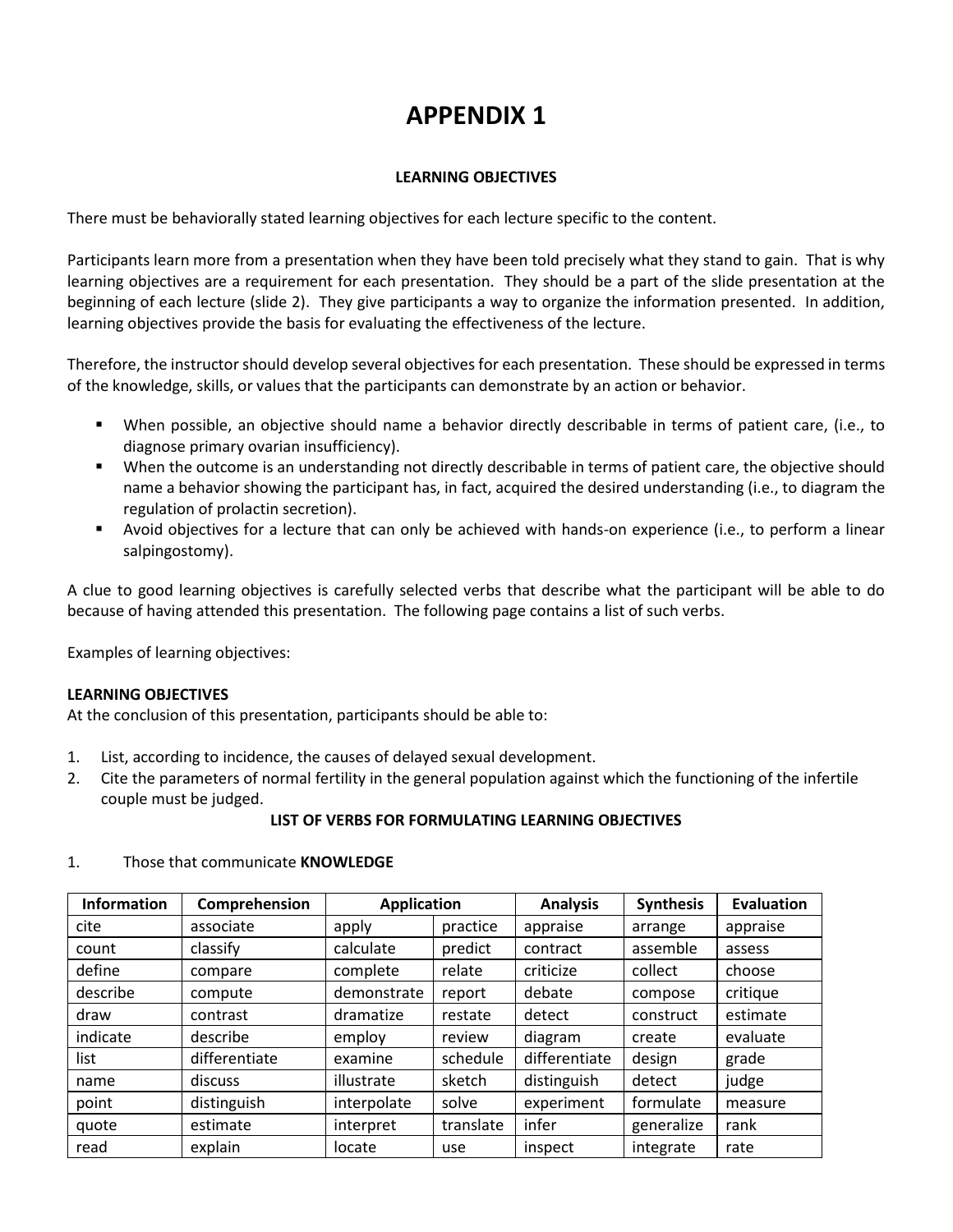| recite   | express     | operate | utilize | inventory | manage   | recommend |
|----------|-------------|---------|---------|-----------|----------|-----------|
| record   | extrapolate | order   |         | question  | organize | revise    |
| repeat   | interpolate |         |         | separate  | plan     | score     |
| select   | interpret   |         |         |           | prepare  | test      |
| state    | predict     |         |         |           | produce  |           |
| tabulate | report      |         |         |           | propose  |           |
| tell     | restate     |         |         |           | specify  |           |
| trace    | review      |         |         |           |          |           |
|          | translate   |         |         |           |          |           |
|          |             |         |         |           |          |           |
|          |             |         |         |           |          |           |

## 2. Those that impart **SKILLS**

| diagnose  | hold      | internalize | measure | pass    | project   |
|-----------|-----------|-------------|---------|---------|-----------|
| empathize | integrate | massage     | palpate | percuss | visualize |

## 3. Those that convey **ATTITUDES**

| acquire | exemplity | 70- | . |
|---------|-----------|-----|---|

## 4. **These verbs are BETTER AVOIDED**. They are often used, but are open to many interpretations.

| appreciate<br>eciate | believe | faith<br>ır<br>have | know | laarn<br>iedii. | lerstand<br>uer.<br>. . |
|----------------------|---------|---------------------|------|-----------------|-------------------------|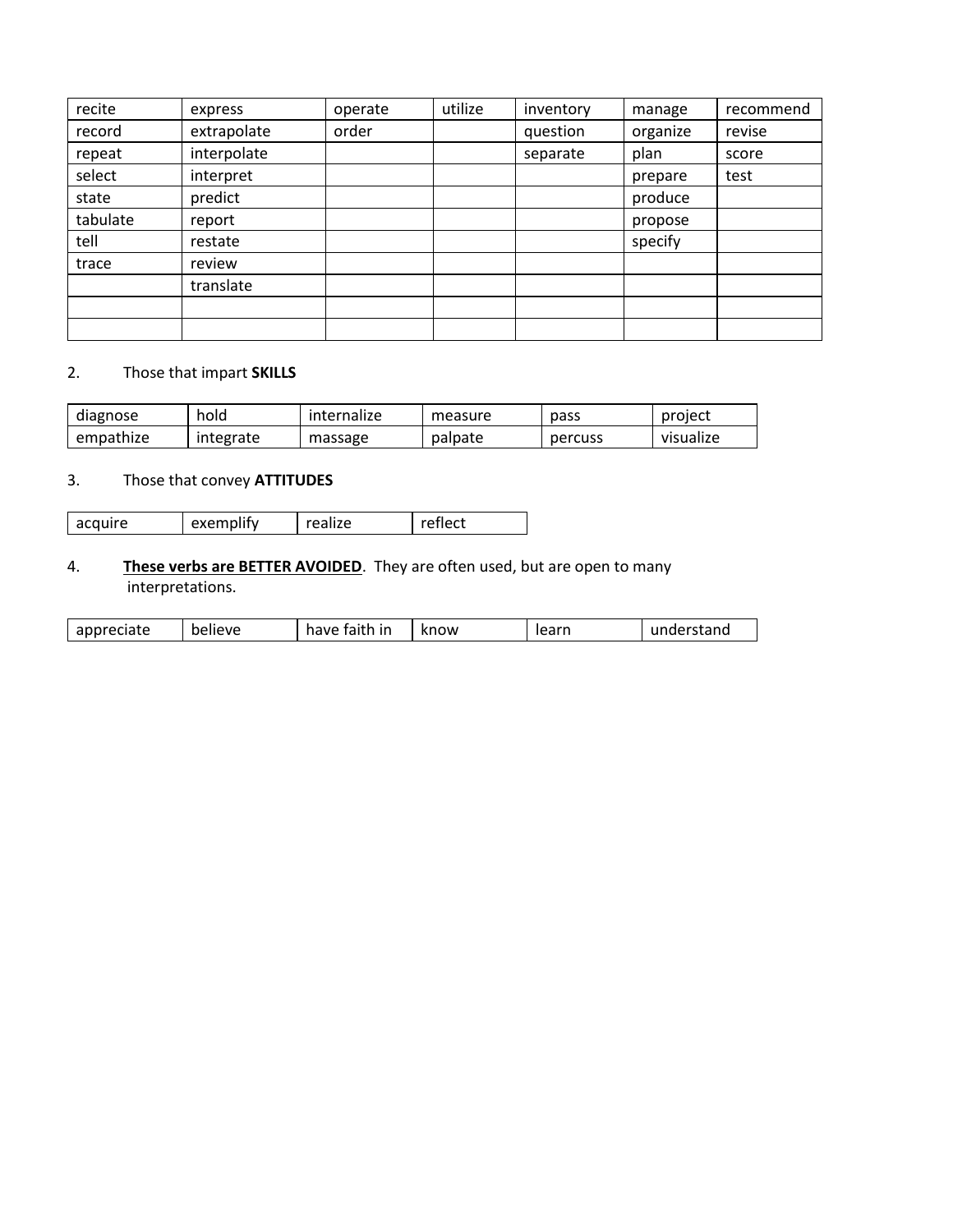# **APPENDIX 2**

# **Audience Response (ARS) Questions (only in pre-approved courses)**

ASRM will send out a call for courses that would like to participate in ARS with a deadline in May. Selected courses have the option of using the Audience Response questions during their lectures. ARS questions will not appear in the syllabi. The ARS system allows you to ask interactive multiple-choice questions on PowerPoint slides embedded throughout your presentation. The audience will answer questions via their own mobile devices and their responses will be tabulated instantly on the presentation slide. The ARS is an excellent way to find out what your audience is thinking about a topic, or to develop a case presentation, challenging them to choose the best "next-step" in care.

Approved ARS courses will be given directions on submitting their ARS questions/answers (in Word document). If your course is approved:

- 1. Decide how many questions to ask. Each question and answer review will take 1 2 minutes—so you should allow 6 to 8 minutes in your lecture time for 4 ARS questions.
- 2. Choose a format for your questions/answers. See sample good/bad ARS slides on the next pages or at the following link: [http://scientific.asrmcongress.org/Portals/1/PresentPDFs/Good-Bad\\_Example\\_ARS\\_Questions.pdf](http://scientific.asrmcongress.org/Portals/1/PresentPDFs/Good-Bad_Example_ARS_Questions.pdf)
- 3. Submit your proposed questions to ASRM; wait for approval and receipt of edits.
- 4. Insert the approved ARS questions into your presentation at the spots where you would like to ask your questions.
- 5. Reupload your presentations with the inserted questions.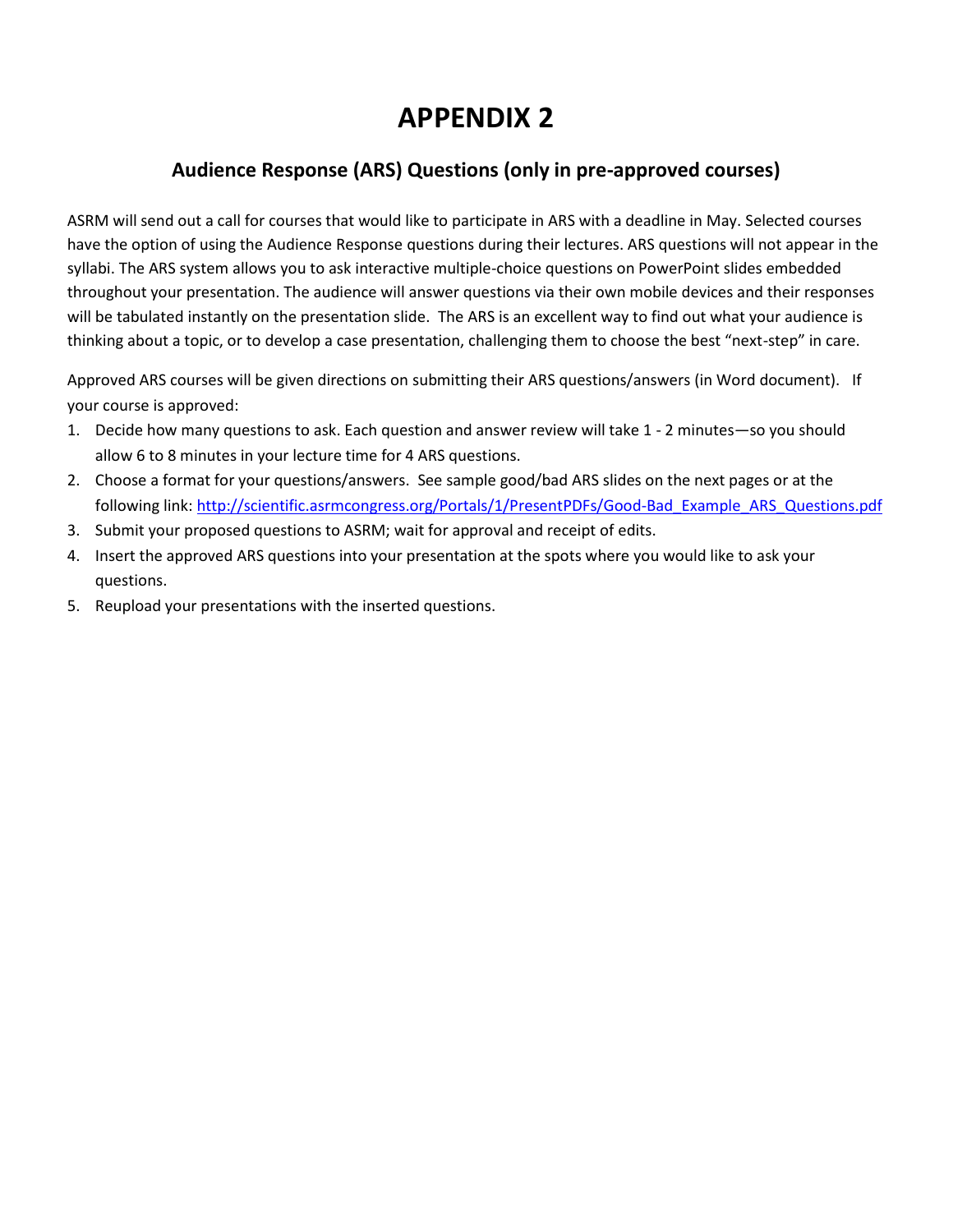

## √ DO USE these types of ARS Questions/Answers

### ▶ Controversial/Opinion



#### ▶ Practice Patterns



#### ▶ Case Study/Next Step



#### **TRUE/FALSE**

#### Audience Demographics



#### How do you characterize your specialization? Reproductive Endocrinologist 37% Urologist/Andrologist 47% Embryologist/ Lab Personnel 5% Nurse  $12%$ Other 9%  $0$  2 4 6 8 10 12 14 16 18 20